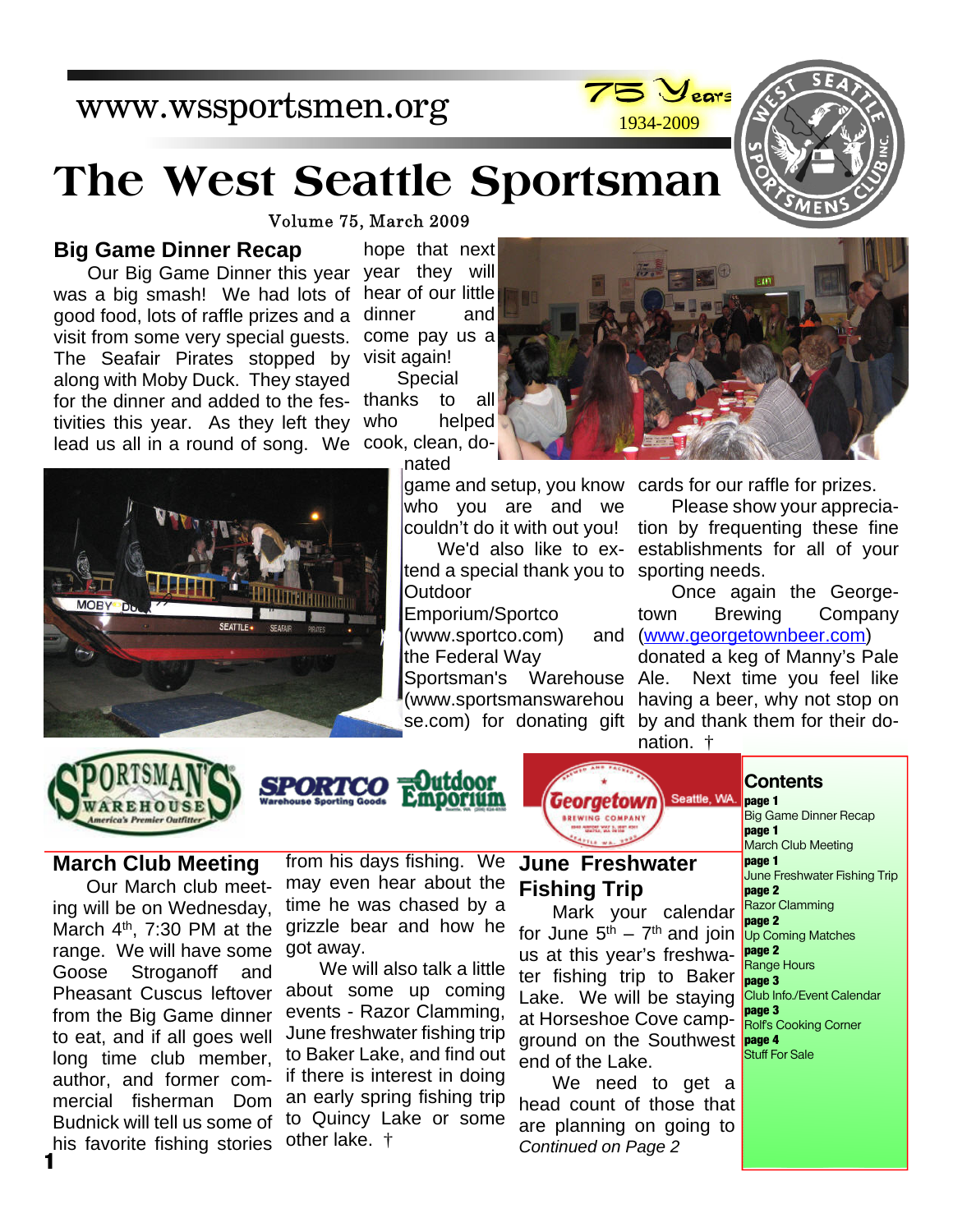#### **Razor Clamming**

It looks like we have some Razor Clam digging opportunities coming up in late March and April. Fishery managers have tentatively scheduled three razor clam digs on morning tides in late March, with additional digging opportunities planned for April.

The Washington Department of Fish and Wildlife (WDFW) will open four beaches for clam digging if the Washington Department of Health certifies that razor clam samples tested for marine toxins are safe to eat.

If approved, Twin Harbors and Mocrocks will open March 27-29, while Long Beach and Copalis will open March 28-29 only. All digging on those beaches must be completed by noon.

Kalaloch Beach in Olympic National Park will remain closed because additional test digging showed the clams have not grown to harvestable size, Ayres said.

Harvesters are allowed to take no more than 15 razor clams and must keep the first 15 they dig, regardless of size or condition. Each digger's clams must be kept in a separate container.

A license is required for anyone age 15 or older. Any 2008 Washington state annual shellfish/seaweed license or combination license is still valid. Another option is a razor-clam only license available in annual or three-day only versions. Descriptions of the various licensing options are available on the WDFW website at https://fishhunt.dfw.wa.gov. Tentative opening dates and morning low tides in March are:

- Friday, March 27  $(7:49)$ a.m. 0.0 ft.) Twin Harbors, Mocrocks
- $\blacksquare$  . Saturday, March 28 (8:29 a.m. -0.4 ft.) Long Beach, Twin Harbors, Copalis, **Mocrocks**
- Sunday, March 29 (9:12  $\blacksquare$ a.m. -0.6 ft.) Long Beach, Twin Harbors, Copalis, **Mocrocks**

In addition, WDFW has tentatively scheduled two digs in April:

- Friday, April 10 (7:45 a.m., –0.7 ft.) Twin Harbors
- Saturday, April 11 (8:25  $\blacksquare$ a.m., -0.7 ft.) Long Beach, Twin Harbors

# **Up coming Small Bore & Air Matches**

| Feb 28-Mar 1 | <b>West Seattle</b> | Junior 4-P Air Rifle Sectionals               |
|--------------|---------------------|-----------------------------------------------|
| Feb 28-Mar 1 | Vancouver           | Open NRA 3-P & Air Rifle Sectionals           |
| Mar 7-8      | <b>West Seattle</b> | Junior 3-P & 3-P Air Rifle Sectionals         |
| Mar 14       | <b>West Seattle</b> | Air Pistol & Standard Pistol Match            |
| Mar 14-15    | Vancouver           | State 4-P C'ship (West) & Open 4-P Sectionals |
| Mar 22       | Centralia           | State Junior Indoor Championship (West)       |
| Mar 28       | <b>West Seattle</b> | Cub Match (prone & kneeling)                  |
| Apr 19       | Tacoma              | Prone Sight-In & Practice Match               |
| Apr 25       | Puyallup            | Junior International 3-P PTO                  |
| May 8        | Wenatchee           | Junior Air Rifle Match                        |
| May 9-10     | Wenatchee           | Junior Outdoor Championship                   |
| Jun 6-7      | Tacoma              | Schutzenfest / NRA 3P Championship            |
| Jun 13-14    | Tacoma              | Koehler Memorial Prone                        |
|              |                     |                                               |

- Sunday, April 12 (9:05  $\blacksquare$ a.m., -0.5 ft.) Long Beach, Twin Harbors
- Saturday, April 25 (7:27 a.m., -1.3 ft.) Long Beach, Twin Harbors, Copalis, Mocrocks
- $\blacksquare$ Sunday, April 26 (8:10 a.m., -1.6 ft.) Long Beach, Twin Harbors, Copalis, Mocrocks
- Monday, April 27 (8:55  $\blacksquare$ a.m., -1.7 ft.) Long Beach, Twin Harbors, Copalis, Mocrocks †

*Freshwater Fishing Trip from page 1* help us figure out how many sites to reserve. Horseshoe Cove offers 3 Group sites plus single sites. It has Flush Toilets and a Boat Ramp. Please let Roz know at the March club meeting or you may call Roz at 206-719-3529 or e-mail us at info@wssportsmen.org.

Baker Lake is known for it's Kokanee fishing but also has Rainbow trout as well. Baker Lake is a large (3,600 acres) reservoir on the Baker River.

The waters around the south end of the lake near the 2 dams often produce the best Kokanee catches, but if you pay close attention to your depthsounder as you explore the lake, you may find a school of these little salmon anywhere.

All the usual trolling and stillfishing strategies take Baker Lake *Continued on page 4*

#### **Range Hours and Activity**

bers \$4.00, Juniors \$1.00.

Monday - Small Bore - 6 PM, Tuesday - Winter Rifle League, Wednesday - Juniors - Call Fred Burr at 206-935-4883 for information. Cost: Adult members \$2.00, non- mem-

Volume 75, March 2009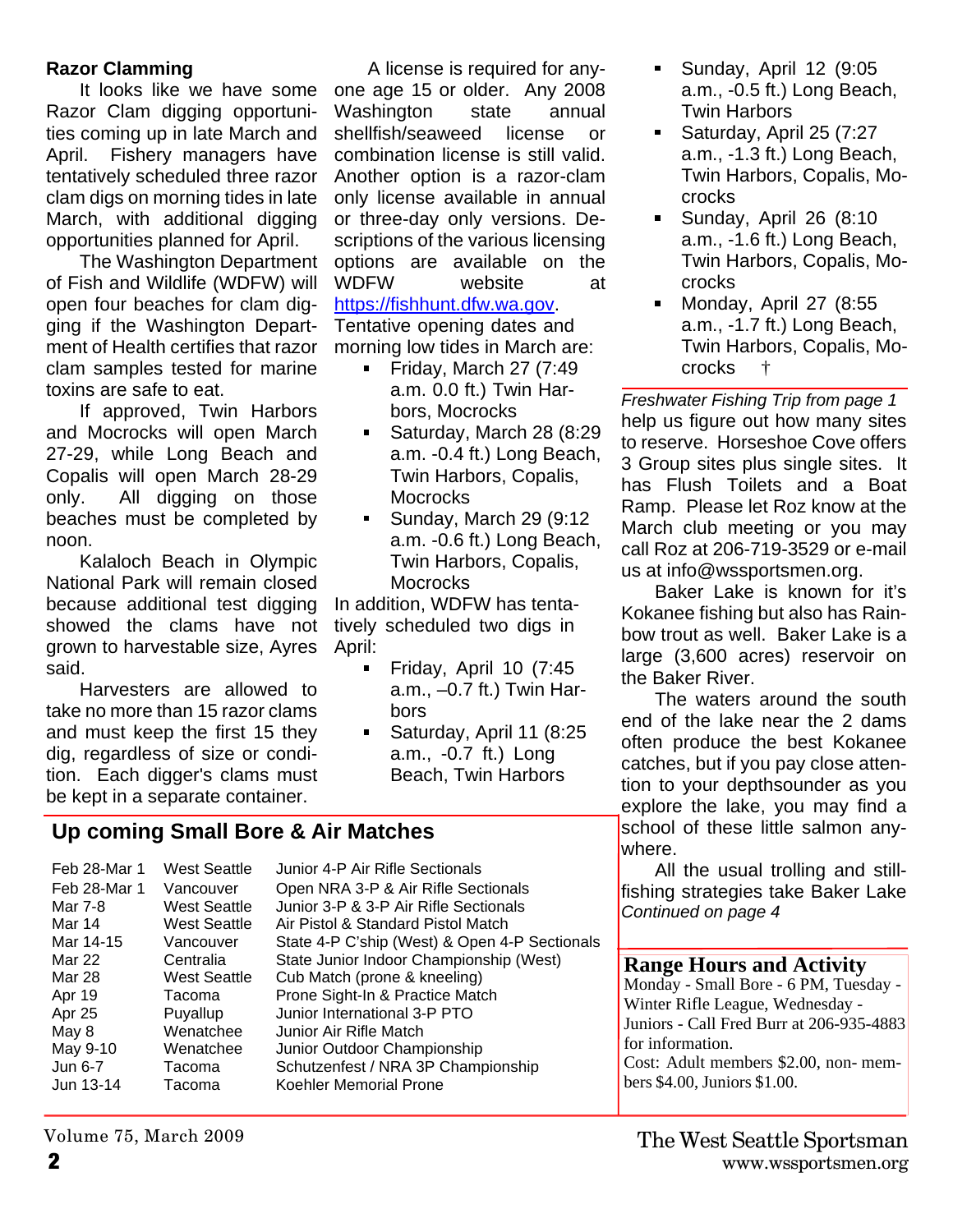# **The West Seattle Sportsmen's Club Sponsors of the Roger Dahl Rifle Training Range**

| President – Cam Robison    |
|----------------------------|
| Vice Pres. – Steve Loo     |
| Secretary - Tony Olszewski |
| Treasurer – Tom Kocir      |
| Rec. Sec. – Roz Mascio     |

Fhair

#### **OFFICERS TRUSTEES LIFE TIME MEMBERS**

**Events Calendar**

Mar 4<sup>th</sup> - Club Meeting

206-431-8337 Greg Boyd 206-965-9629 Fred Burr<br>Jerry Mascio 206-719-3528 Ernie Frey Vice Vice 206-719-3528 Ernie Frey<br>Fred Burr 206-935-4883 Frank Nov 425-226-5643 Fred Burr 206-935-4883 Frank Novito 206-227-6339<br>
Treasurer – Tom Kockey Roz & Jerry Mascio<br>
Contact us at: info@wssportsmen.org Contact us at: info@wssportsmen.org



Desired Meeting

Rolf's Cooking Corner

## Ginger Broiled Fish

| 2 lbs Fresh or Frozen Fish pieces or<br>steaks, about 3⁄4 of an inch thick.<br>3⁄4 Cup Dry White Wine<br>3 Tbsp Oil<br>1 1/2 tsp Instant Minced Onion<br>3⁄4 tsp Ginger<br>1/ <sub>2</sub> tsp Horseradish<br>1 Tbsp Soy Sauce<br>Preheat broiler for five minutes.<br>Cut fish into serving portions; arrange in a<br>single layer in a well-oiled, preheated pan.<br>Combine all ingredients except fish. Pour<br>sauce over fish and broil 10 to 12 minutes<br>about two inches from the heat, turning<br>once and basting several times. Fish is<br>done when if flakes easily with a fork.<br>Yield: 8 Servings | 198<br>18 g.<br>1.6 g.<br>3 g.<br>$6.\overline{3} g.$<br>5.9 g. | <b>Nutritional Analysis per Serving</b><br>Calories<br>Protein<br>10.9 g. Total Fat (est.)<br>Saturated Fat<br>Polyunsaturated Fat<br>Monounsaturated Fat<br>58 mg. Cholesterol<br>Carbohydrates<br>39.3 mg. Calcium<br>330 mg. Potassium<br>290 mg. Sodium |                                         | Mar our - Doard Meeting<br>Mar 27th-29th - Razor<br>Clamming open<br>Apr 1 <sup>st</sup> - Club Meeting<br>Apr 10th-12th - Razor<br>Clamming open<br>Apr 22 <sup>nd</sup> - Board Meeting<br>Apr 25th-27th - Razor<br>Clamming open<br>May 6 <sup>th</sup> - Club Meeting<br>May 20th - Board Meeting<br>If you have any ideas for programs<br>to have at the club meetings or any<br>good outing ideas let one of the<br>Officers or Trustees know. You<br>may contact us at:<br>info@wssportsmen.org † |  |
|----------------------------------------------------------------------------------------------------------------------------------------------------------------------------------------------------------------------------------------------------------------------------------------------------------------------------------------------------------------------------------------------------------------------------------------------------------------------------------------------------------------------------------------------------------------------------------------------------------------------|-----------------------------------------------------------------|-------------------------------------------------------------------------------------------------------------------------------------------------------------------------------------------------------------------------------------------------------------|-----------------------------------------|----------------------------------------------------------------------------------------------------------------------------------------------------------------------------------------------------------------------------------------------------------------------------------------------------------------------------------------------------------------------------------------------------------------------------------------------------------------------------------------------------------|--|
| <b>New</b><br>payment of one year's dues.<br>r<br>a true sportsman both in the field and to my brother members at all times.                                                                                                                                                                                                                                                                                                                                                                                                                                                                                         |                                                                 | <b>MEMBERSHIP APPLICATION</b><br><b>WEST SEATTLE SPORTSMEN'S CLUB</b>                                                                                                                                                                                       |                                         | <b>Renewal</b><br>Date<br>propagation and conservation of game birds, game animals, and fish in the State of Washington, do hereby apply<br>for membership in the WEST SEATTLE SPORTSMEN'S CLUB and tender herewith the sum of \$_________ in<br>"I solemnly swear that I will abide by the Constitution and By-Laws of the West Seattle Sportsmen's Club and<br>help in its up-building and I will not willfully disobey the Game Laws wherever I fish or hunt. I will always be                        |  |
|                                                                                                                                                                                                                                                                                                                                                                                                                                                                                                                                                                                                                      |                                                                 |                                                                                                                                                                                                                                                             | If you would like to                    |                                                                                                                                                                                                                                                                                                                                                                                                                                                                                                          |  |
|                                                                                                                                                                                                                                                                                                                                                                                                                                                                                                                                                                                                                      |                                                                 |                                                                                                                                                                                                                                                             | receive the Club<br>newsletter by email |                                                                                                                                                                                                                                                                                                                                                                                                                                                                                                          |  |
|                                                                                                                                                                                                                                                                                                                                                                                                                                                                                                                                                                                                                      |                                                                 |                                                                                                                                                                                                                                                             | check here.                             |                                                                                                                                                                                                                                                                                                                                                                                                                                                                                                          |  |
|                                                                                                                                                                                                                                                                                                                                                                                                                                                                                                                                                                                                                      |                                                                 |                                                                                                                                                                                                                                                             |                                         |                                                                                                                                                                                                                                                                                                                                                                                                                                                                                                          |  |
| (New Only)                                                                                                                                                                                                                                                                                                                                                                                                                                                                                                                                                                                                           |                                                                 |                                                                                                                                                                                                                                                             |                                         |                                                                                                                                                                                                                                                                                                                                                                                                                                                                                                          |  |
| The West Soottle Spertamen                                                                                                                                                                                                                                                                                                                                                                                                                                                                                                                                                                                           |                                                                 |                                                                                                                                                                                                                                                             |                                         | Volume 75, March 2009                                                                                                                                                                                                                                                                                                                                                                                                                                                                                    |  |

www.wssportsmen.org **3** The West Seattle Sportsman

 $\blacksquare$ - 4

п